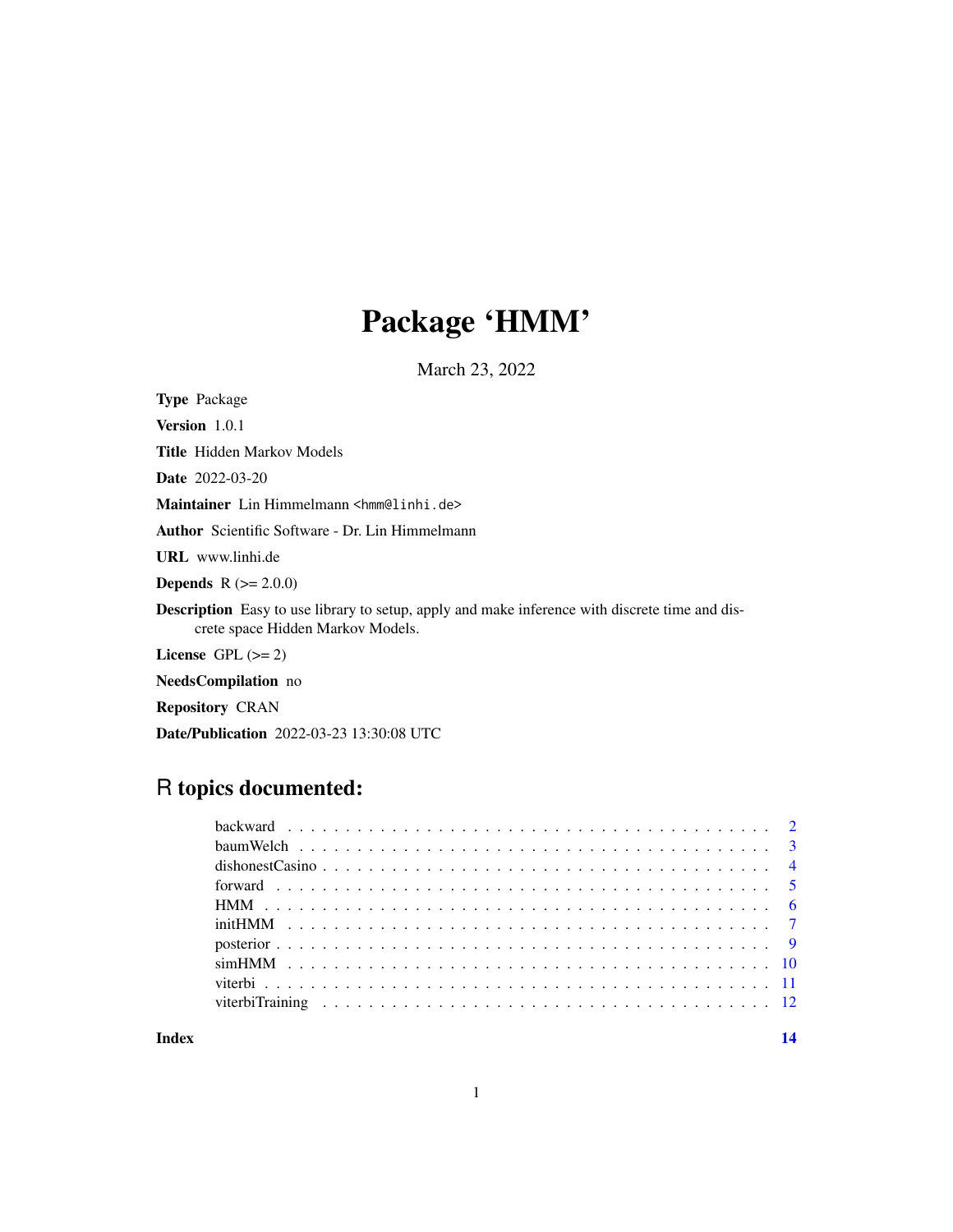<span id="page-1-1"></span><span id="page-1-0"></span>

#### Description

The backward-function computes the backward probabilities. The backward probability for state X and observation at time k is defined as the probability of observing the sequence of observations  $e_k+1, \ldots, e_n$  under the condition that the state at time k is X. That is:

 $b[X,k] := Prob(E_k+1 = e_k+1, \ldots, E_n = e_n | X_k = X).$ 

Where  $E_1$ ... $E_n$  =  $e_1$ ... $e_n$  is the sequence of observed emissions and  $X_k$  is a random variable that represents the state at time k.

## Usage

backward(hmm, observation)

## Arguments

| hmm         | A Hidden Markov Model.      |  |  |
|-------------|-----------------------------|--|--|
| observation | A sequence of observations. |  |  |

## Format

Dimension and Format of the Arguments.

hmm A valid Hidden Markov Model, for example instantiated by [initHMM](#page-6-1).

observation A vector of strings with the observations.

## Value

Return Value:

backward A matrix containing the backward probabilities. The probabilities are given on a logarithmic scale (natural logarithm). The first dimension refers to the state and the second dimension to time.

## Author(s)

Lin Himmelmann <hmm@linhi.com>, Scientific Software Development

#### References

Lawrence R. Rabiner: A Tutorial on Hidden Markov Models and Selected Applications in Speech Recognition. Proceedings of the IEEE 77(2) p.257-286, 1989.

#### See Also

See [forward](#page-4-1) for computing the forward probabilities.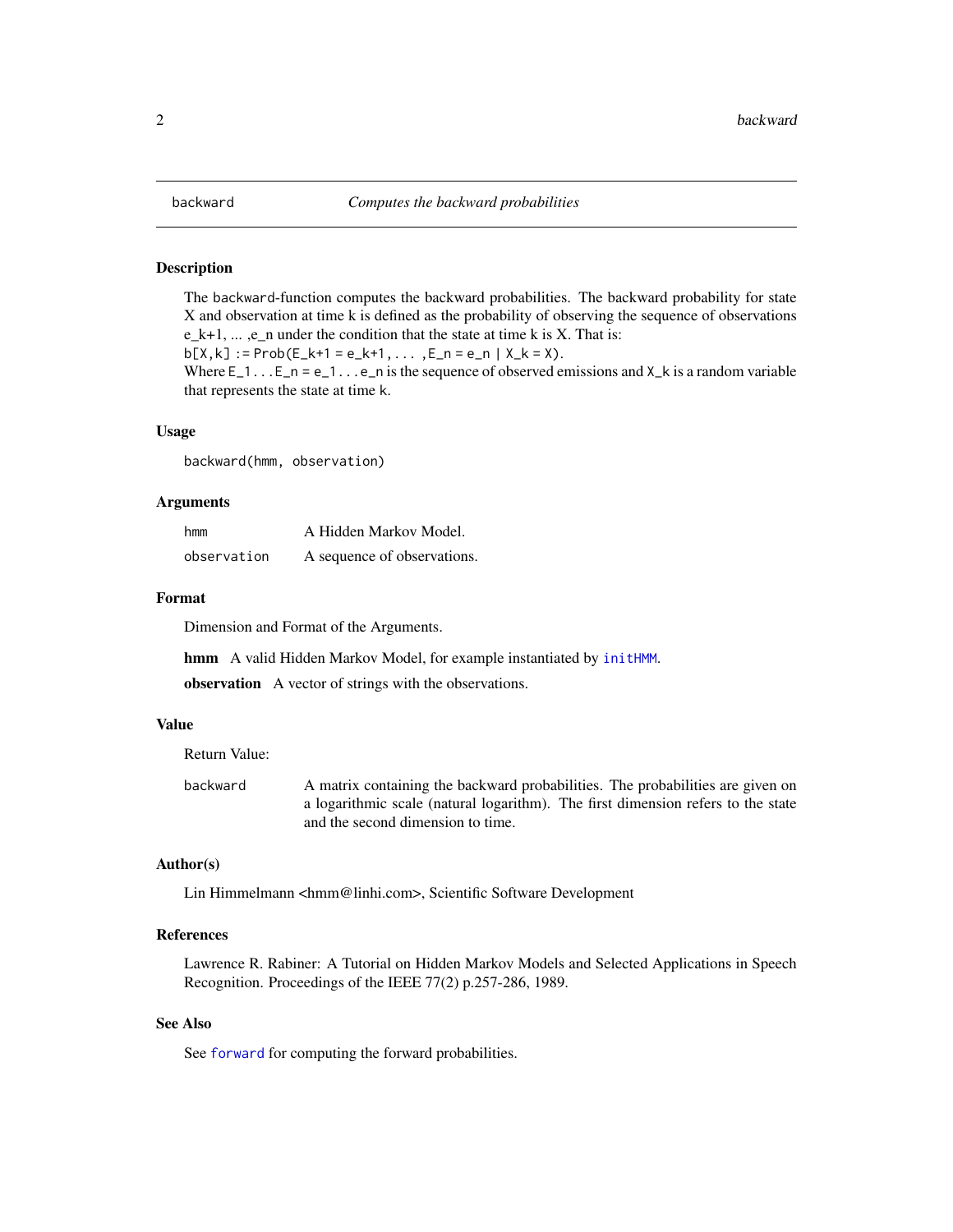#### <span id="page-2-0"></span>baumWelch 3

## Examples

```
# Initialise HMM
hmm = initHMM(c("A","B"), c("L","R"), transProbs=matrix(c(.8,.2,.2,.8),2),
emissionProbs=matrix(c(.6,.4,.4,.6),2))
print(hmm)
# Sequence of observations
observations = c("L","L","R","R")
# Calculate backward probablities
logBackwardProbabilities = backward(hmm,observations)
print(exp(logBackwardProbabilities))
```
<span id="page-2-1"></span>

| baumWelch | Inferring the parameters of a Hidden Markov Model via the Baum- |
|-----------|-----------------------------------------------------------------|
|           | Welch algorithm                                                 |

## Description

For an initial Hidden Markov Model (HMM) and a given sequence of observations, the Baum-Welch algorithm infers optimal parameters to the HMM. Since the Baum-Welch algorithm is a variant of the Expectation-Maximisation algorithm, the algorithm converges to a local solution which might not be the global optimum.

## Usage

baumWelch(hmm, observation, maxIterations=100, delta=1E-9, pseudoCount=0)

## Arguments

| hmm           | A Hidden Markov Model.                                                                                                                                                                                                                                                                                 |
|---------------|--------------------------------------------------------------------------------------------------------------------------------------------------------------------------------------------------------------------------------------------------------------------------------------------------------|
| observation   | A sequence of observations.                                                                                                                                                                                                                                                                            |
| maxIterations | The maximum number of iterations in the Baum-Welch algorithm.                                                                                                                                                                                                                                          |
| delta         | Additional termination condition, if the transition and emission matrices con-<br>verge, before reaching the maximum number of iterations (maxIterations).<br>The difference of transition and emission parameters in consecutive iterations<br>must be smaller than delta to terminate the algorithm. |
| pseudoCount   | Adding this amount of pseudo counts in the estimation-step of the Baum-Welch<br>algorithm.                                                                                                                                                                                                             |

## Format

Dimension and Format of the Arguments.

hmm A valid Hidden Markov Model, for example instantiated by [initHMM](#page-6-1).

observation A vector of observations.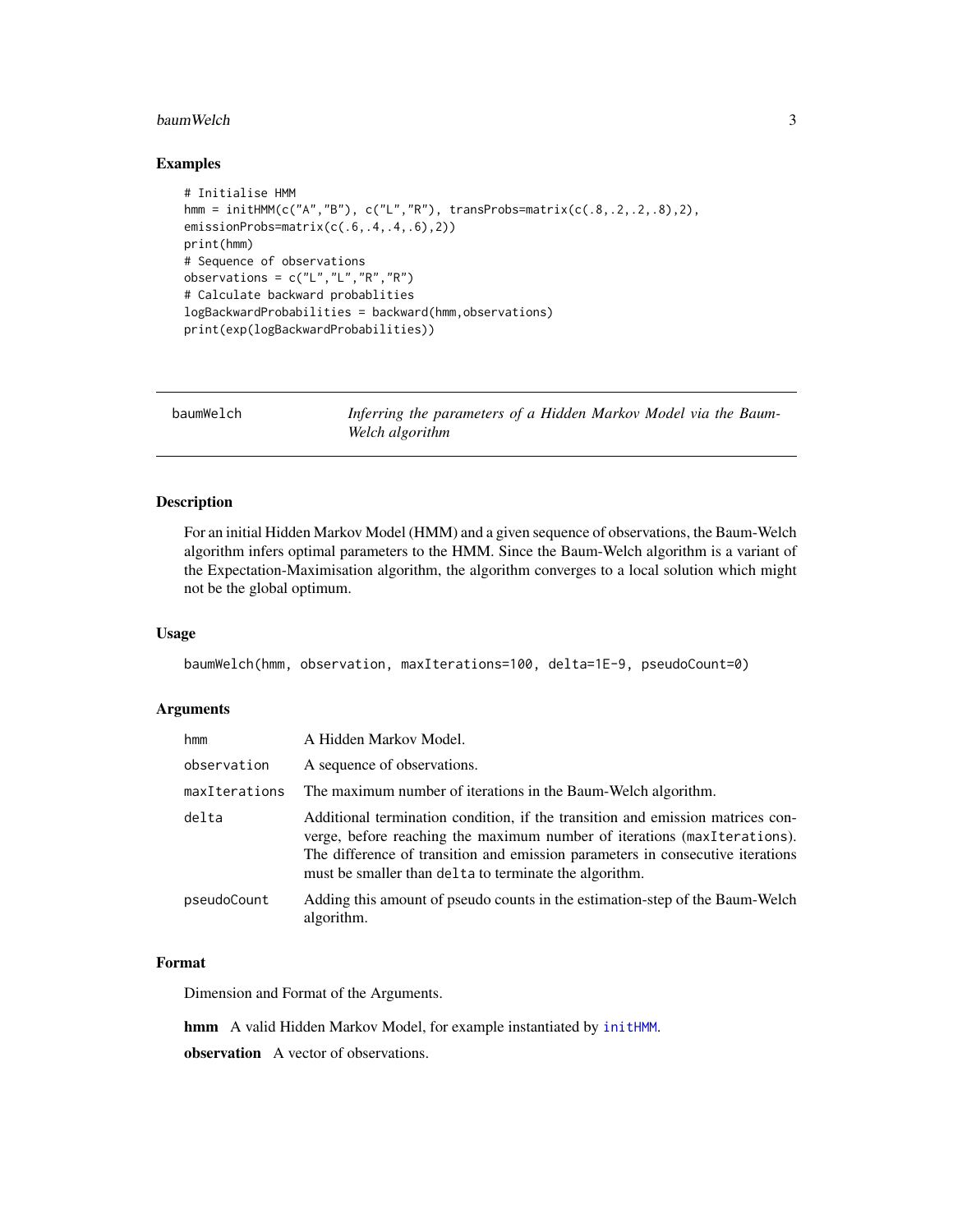#### <span id="page-3-0"></span>Value

Return Values:

| hmm        | The inferred HMM. The representation is equivalent to the representation in<br>initHMM.                                                                                                                                                                       |
|------------|---------------------------------------------------------------------------------------------------------------------------------------------------------------------------------------------------------------------------------------------------------------|
| difference | Vector of differences calculated from consecutive transition and emission matri-<br>ces in each iteration of the Baum-Welch procedure. The difference is the sum<br>of the distances between consecutive transition and emission matrices in the L2-<br>Norm. |

## Author(s)

Lin Himmelmann <hmm@linhi.com>, Scientific Software Development

#### References

For details see: Lawrence R. Rabiner: A Tutorial on Hidden Markov Models and Selected Applications in Speech Recognition. Proceedings of the IEEE 77(2) p.257-286, 1989.

#### See Also

See [viterbiTraining](#page-11-1).

## Examples

```
# Initial HMM
hmm = initHMM(c("A","B"),c("L","R"),
transProbs=matrix(c(.9,.1,.1,.9),2),
emissionProbs=matrix(c(.5,.51,.5,.49),2))
print(hmm)
# Sequence of observation
a = sample(c(rep("L", 100), rep("R", 300)))b = sample(c(rep("L",300),rep("R",100)))
observation = c(a,b)# Baum-Welch
bw = baumWelch(hmm,observation,10)
print(bw$hmm)
```
dishonestCasino *Example application for Hidden Markov Models*

## Description

The dishonest casino gives an example for the application of Hidden Markov Models. This example is taken from Durbin et. al. 1999: A dishonest casino uses two dice, one of them is fair the other is loaded. The probabilities of the fair die are  $(1/6, ..., 1/6)$  for throwing ("1",...,"6"). The probabilities of the loaded die are  $(1/10,...,1/10,1/2)$  for throwing  $("1",..."5", "6".$  The observer doesn't know which die is actually taken (the state is hidden), but the sequence of throws (observations) can be used to infer which die (state) was used.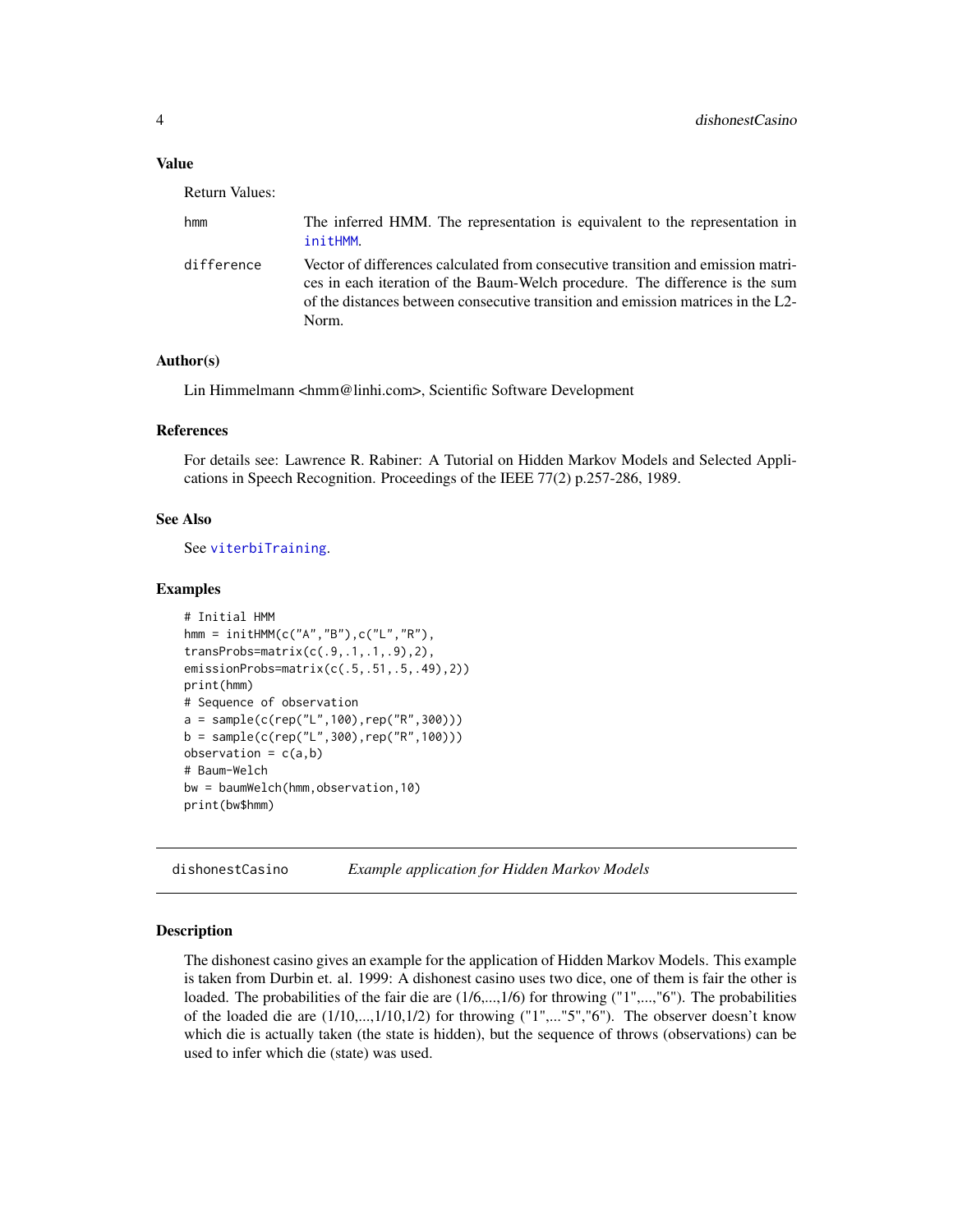#### <span id="page-4-0"></span>forward 5

## Usage

dishonestCasino()

## Format

The function dishonestCasino has no arguments.

## Value

The function dishonestCasino returns nothing.

## Author(s)

Lin Himmelmann <hmm@linhi.com>, Scientific Software Development

#### References

Richard Durbin, Sean R. Eddy, Anders Krogh, Graeme Mitchison (1999). Biological Sequence Analysis: Probabilistic Models of Proteins and Nucleic Acids. Cambridge University Press. ISBN 0-521-62971-3.

## Examples

```
# Dishonest casino example
dishonestCasino()
```
<span id="page-4-1"></span>forward *Computes the forward probabilities*

## Description

The forward-function computes the forward probabilities. The forward probability for state X up to observation at time k is defined as the probability of observing the sequence of observations e\_1, ... ,e\_k and that the state at time k is X. That is:

 $f[X,k] := Prob(E_1 = e_1, \ldots, E_k = e_k, X_k = X).$ 

Where  $E_1$ ... $E_n$  =  $e_1$ ... $e_n$  is the sequence of observed emissions and  $X_k$  is a random variable that represents the state at time k.

## Usage

```
forward(hmm, observation)
```
## Arguments

| hmm         | A Hidden Markov Model.      |  |  |
|-------------|-----------------------------|--|--|
| observation | A sequence of observations. |  |  |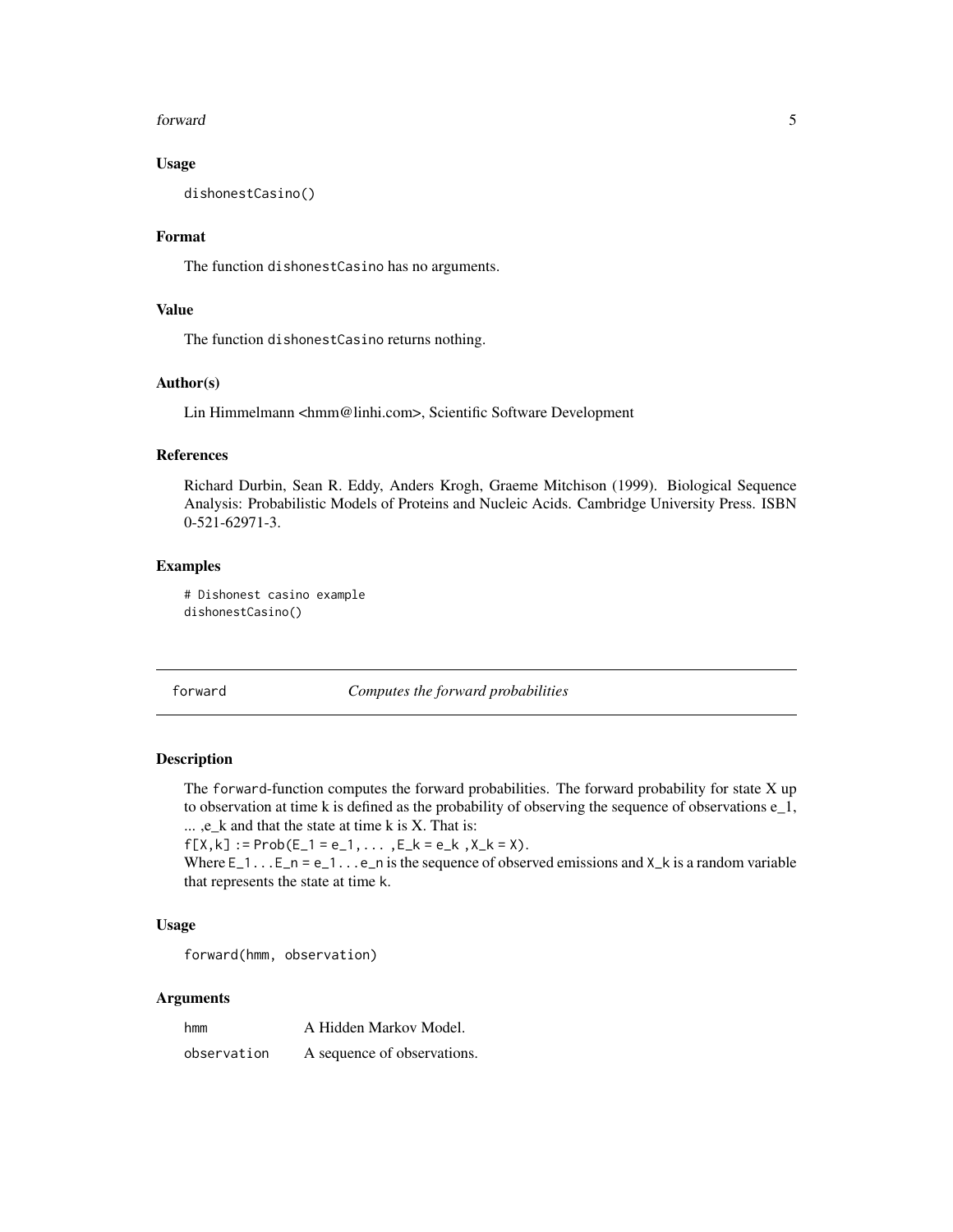## <span id="page-5-0"></span>Format

Dimension and Format of the Arguments.

hmm A valid Hidden Markov Model, for example instantiated by [initHMM](#page-6-1). observation A vector of strings with the observations.

#### Value

Return Value:

forward A matrix containing the forward probabilities. The probabilities are given on a logarithmic scale (natural logarithm). The first dimension refers to the state and the second dimension to time.

## Author(s)

Lin Himmelmann <hmm@linhi.com>, Scientific Software Development

## References

Lawrence R. Rabiner: A Tutorial on Hidden Markov Models and Selected Applications in Speech Recognition. Proceedings of the IEEE 77(2) p.257-286, 1989.

#### See Also

See [backward](#page-1-1) for computing the backward probabilities.

## Examples

```
# Initialise HMM
hmm = initHMM(c("A","B"), c("L","R"), transProbs=matrix(c(.8,.2,.2,.8),2),
emissionProbs=matrix(c(.6,.4,.4,.6),2))
print(hmm)
# Sequence of observations
observations = c("L", "L", "R", "R")# Calculate forward probablities
logForwardProbabilities = forward(hmm,observations)
print(exp(logForwardProbabilities))
```
HMM *HMM - Hidden Markov Models*

#### Description

Modelling, analysis and inference with discrete time and discrete space Hidden Markov Models.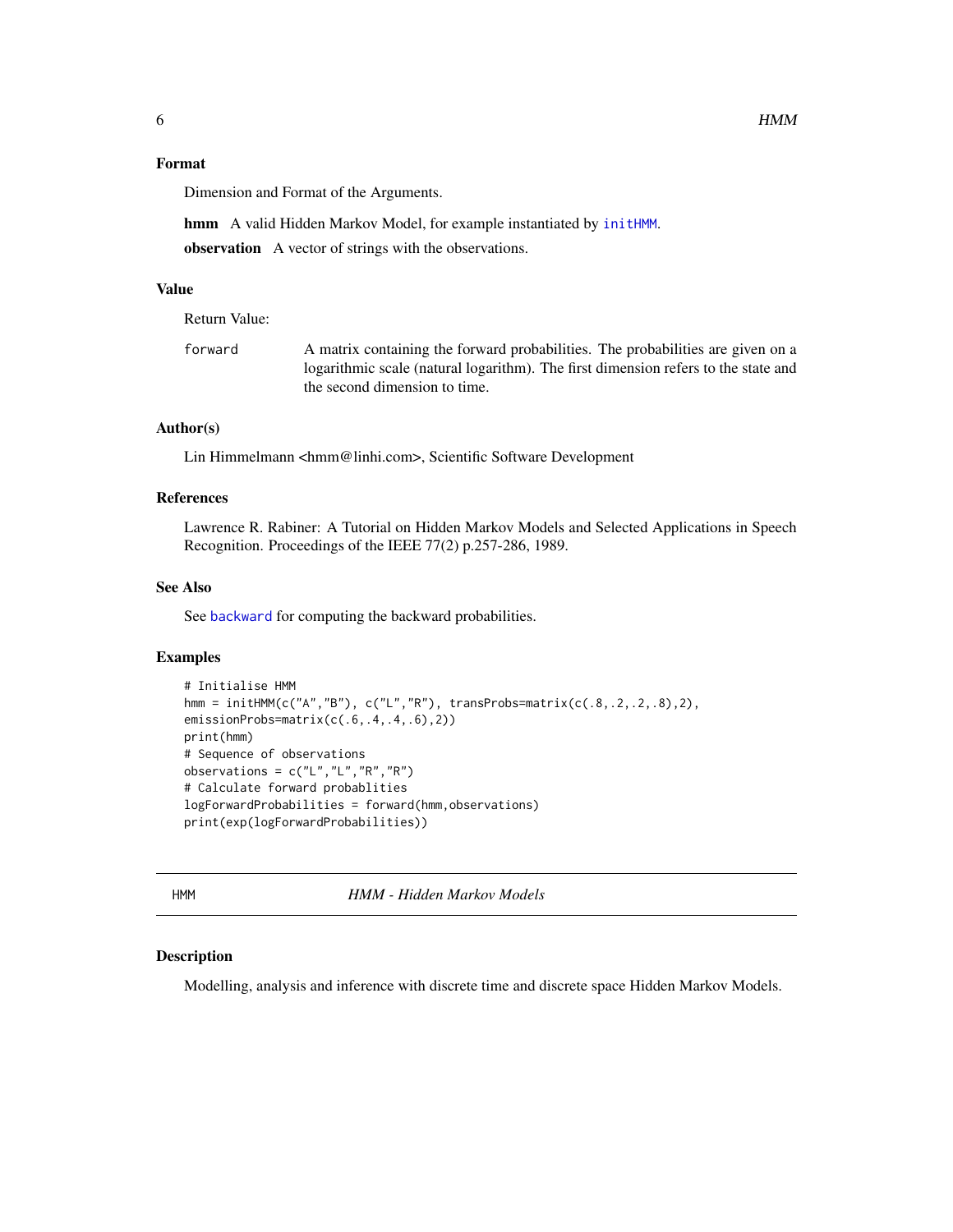#### <span id="page-6-0"></span> $\ddot{\mathbf{m}}$ init $\mathbf{HMM}$

## Details

| HMM - Rpackage                                                      |
|---------------------------------------------------------------------|
| Package                                                             |
| 1.0                                                                 |
| 2010-01-10                                                          |
| GPL version 2 or later                                              |
| Scientific Software Development - Dr. Lin Himmelmann, www.linhi.com |
| www.linhi.com                                                       |
|                                                                     |

<span id="page-6-1"></span>initHMM *Initialisation of HMMs*

## Description

This function initialises a general discrete time and discrete space Hidden Markov Model (HMM). A HMM consists of an alphabet of states and emission symbols. A HMM assumes that the states are hidden from the observer, while only the emissions of the states are observable. The HMM is designed to make inference on the states through the observation of emissions. The stochastics of the HMM is fully described by the initial starting probabilities of the states, the transition probabilities between states and the emission probabilities of the states.

## Usage

initHMM(States, Symbols, startProbs=NULL, transProbs=NULL, emissionProbs=NULL)

## Arguments

| States        | Vector with the names of the states.                                          |
|---------------|-------------------------------------------------------------------------------|
| Symbols       | Vector with the names of the symbols.                                         |
| startProbs    | Vector with the starting probabilities of the states.                         |
| transProbs    | Stochastic matrix containing the transition probabilities between the states. |
| emissionProbs | Stochastic matrix containing the emission probabilities of the states.        |

#### Format

Dimension and Format of the Arguments.

States Vector of strings.

Symbols Vector of strings.

startProbs Vector with the starting probabilities of the states. The entries must sum to 1.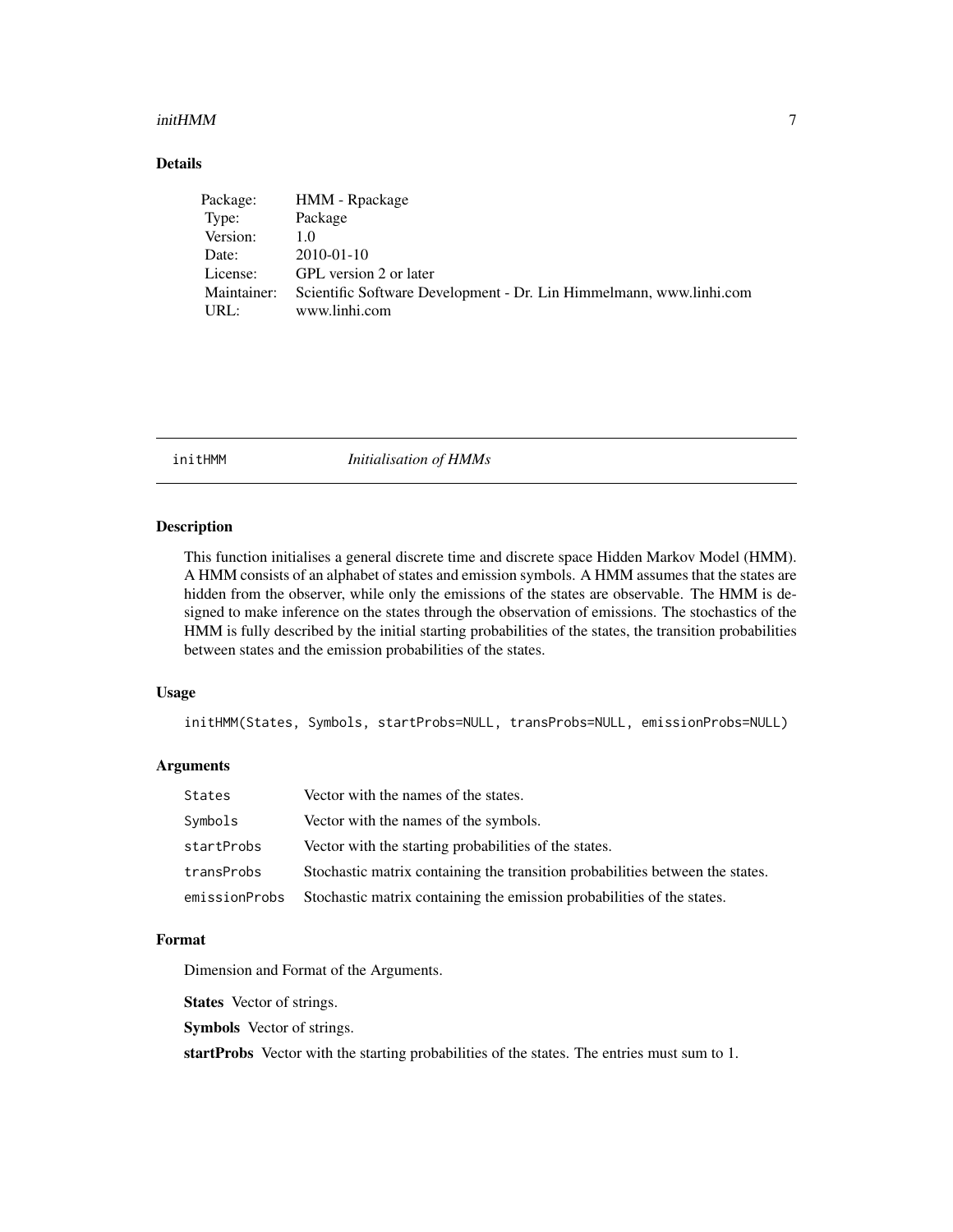- <span id="page-7-0"></span>transProbs transProbs is a (number of states)x(number of states)-sized matrix, which contains the transition probabilities between states. The entry transProbs $[X, Y]$  gives the probability of a transition from state X to state Y. The rows of the matrix must sum to 1.
- emissionProbs emissionProbs is a (number of states)x(number of states)-sized matrix, which contains the emission probabilities of the states. The entry emissionProbs $[X, e]$  gives the probability of emission e from state X. The rows of the matrix must sum to 1.

## Details

In transProbs and emissionProbs NA's can be used in order to forbid specific transitions and emissions. This might be useful for Viterbi training or the Baum-Welch algorithm when using pseudocounts.

## Value

The function initHMM returns a HMM that consists of a list of 5 elements:

| States        | Vector with the names of the states.                                         |
|---------------|------------------------------------------------------------------------------|
| Symbols       | Vector with the names of the symbols.                                        |
| startProbs    | Annotated vector with the starting probabilities of the states.              |
| transProbs    | Annotated matrix containing the transition probabilities between the states. |
| emissionProbs | Annotated matrix containing the emission probabilities of the states.        |

#### Author(s)

Lin Himmelmann <hmm@linhi.com>, Scientific Software Development

## References

For an introduction in the HMM-literature see for example:

- Lawrence R. Rabiner: A Tutorial on Hidden Markov Models and Selected Applications in Speech Recognition. Proceedings of the IEEE 77(2) p.257-286, 1989.
- Olivier Cappe, Eric Moulines, Tobias Ryden: Inference in Hidden Markov Models. Springer. ISBN 0-387-40264-0.
- Ephraim Y., Merhav N.: Hidden Markov processes. IEEE Trans. Inform. Theory 48 p.1518- 1569, 2002.

#### See Also

See [simHMM](#page-9-1) to simulate a path of states and observations from a Hidden Markov Model.

#### Examples

```
# Initialise HMM nr.1
initHMM(c("X","Y"), c("a","b","c"))
# Initialise HMM nr.2
initHMM(c("X","Y"), c("a","b"), c(.3,.7), matrix(c(.9,.1,.1,.9),2),
       matrix(c(.3,.7,.7,.3),2))
```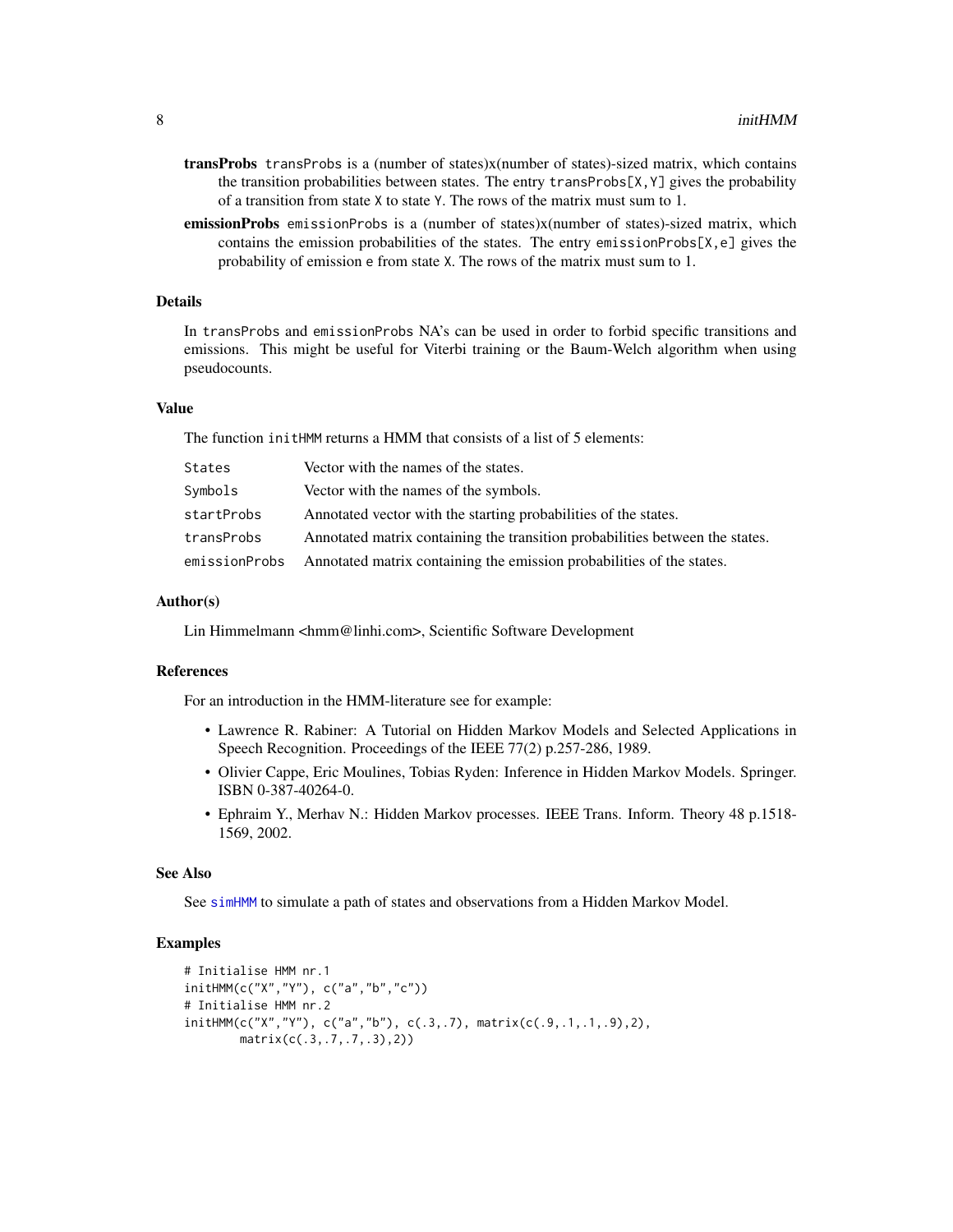<span id="page-8-0"></span>

#### Description

This function computes the posterior probabilities of being in state X at time k for a given sequence of observations and a given Hidden Markov Model.

#### Usage

posterior(hmm, observation)

#### Arguments

| hmm         | A Hidden Markov Model.      |  |  |
|-------------|-----------------------------|--|--|
| observation | A sequence of observations. |  |  |

## Format

Dimension and Format of the Arguments.

hmm A valid Hidden Markov Model, for example instantiated by [initHMM](#page-6-1).

observation A vector of observations.

## Details

The posterior probability of being in a state X at time k can be computed from the [forward](#page-4-1) and [backward](#page-1-1) probabilities:

 $Ws(X_k = X \mid E_1 = e_1, \ldots, E_n = e_n) = f[X_k] * b[X_k] / Prob(E_1 = e_1, \ldots, E_n = e_n)$ Where  $E_1$ ... $E_n$  =  $e_1$ ... $e_n$  is the sequence of observed emissions and  $X_k$  is a random variable that represents the state at time k.

#### Value

Return Values:

| posterior | A matrix containing the posterior probabilities. The first dimension refers to the |
|-----------|------------------------------------------------------------------------------------|
|           | state and the second dimension to time.                                            |

## Author(s)

Lin Himmelmann <hmm@linhi.com>, Scientific Software Development

#### References

Lawrence R. Rabiner: A Tutorial on Hidden Markov Models and Selected Applications in Speech Recognition. Proceedings of the IEEE 77(2) p.257-286, 1989.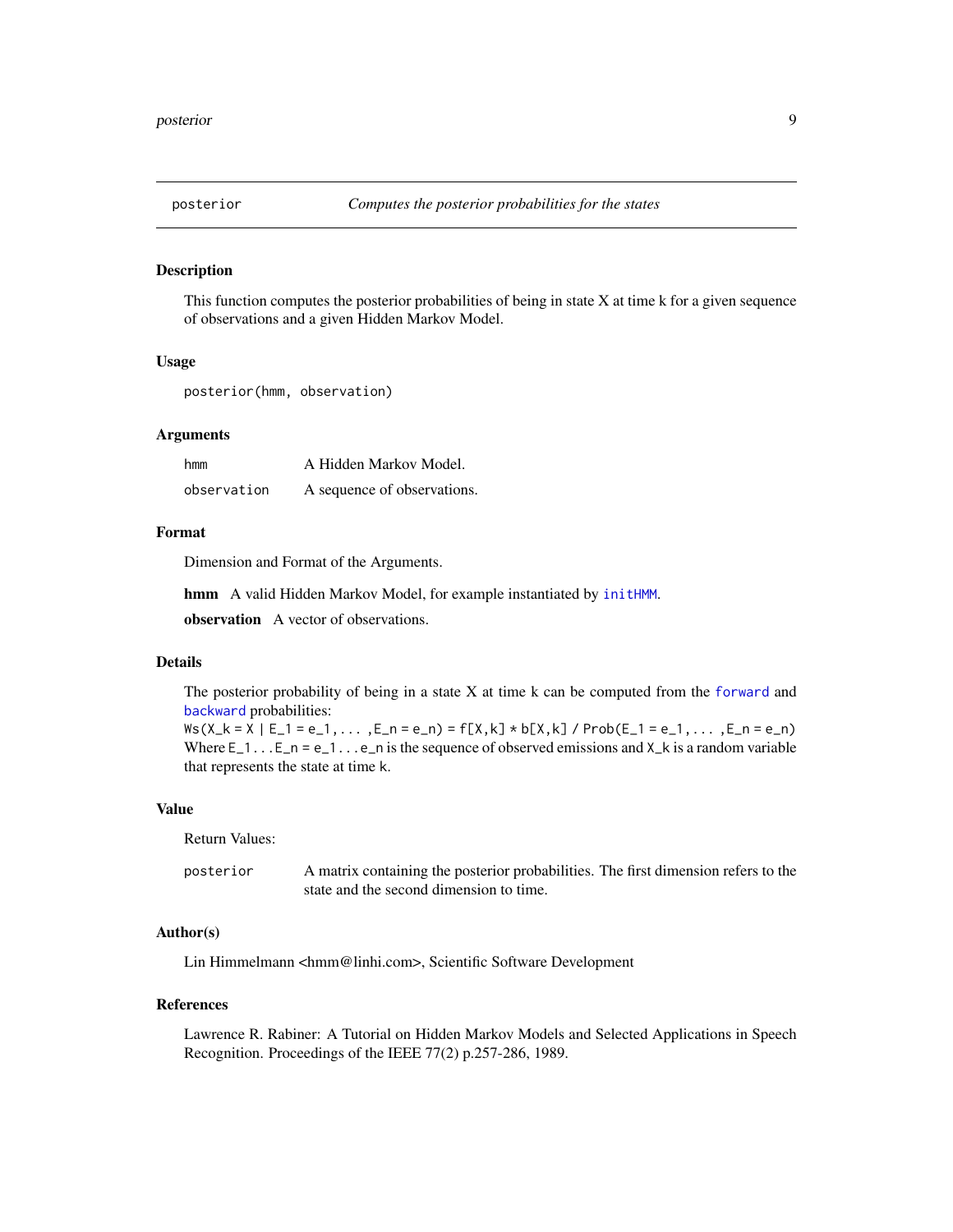## See Also

See [forward](#page-4-1) for computing the forward probabilities and [backward](#page-1-1) for computing the backward probabilities.

## Examples

```
# Initialise HMM
hmm = initHMM(c("A","B"), c("L","R"), transProbs=matrix(c(.8,.2,.2,.8),2),
emissionProbs=matrix(c(.6,.4,.4,.6),2))
print(hmm)
# Sequence of observations
observations = c("L", "L", "R", "R")# Calculate posterior probablities of the states
posterior = posterior(hmm,observations)
print(posterior)
```
<span id="page-9-1"></span>

|  | simHMM |  |  |
|--|--------|--|--|
|  |        |  |  |
|  |        |  |  |

Simulate states and observations for a Hidden Markov Model

#### Description

Simulates a path of states and observations for a given Hidden Markov Model.

#### Usage

simHMM(hmm, length)

### Arguments

| hmm    | A Hidden Markov Model.                                           |
|--------|------------------------------------------------------------------|
| length | The length of the simulated sequence of observations and states. |

## Format

Dimension and Format of the Arguments.

hmm A valid Hidden Markov Model, for example instantiated by [initHMM](#page-6-1).

## Value

The function simHMM returns a path of states and associated observations:

| states       | The path of states.           |
|--------------|-------------------------------|
| observations | The sequence of observations. |

## Author(s)

Lin Himmelmann <hmm@linhi.com>, Scientific Software Development

<span id="page-9-0"></span>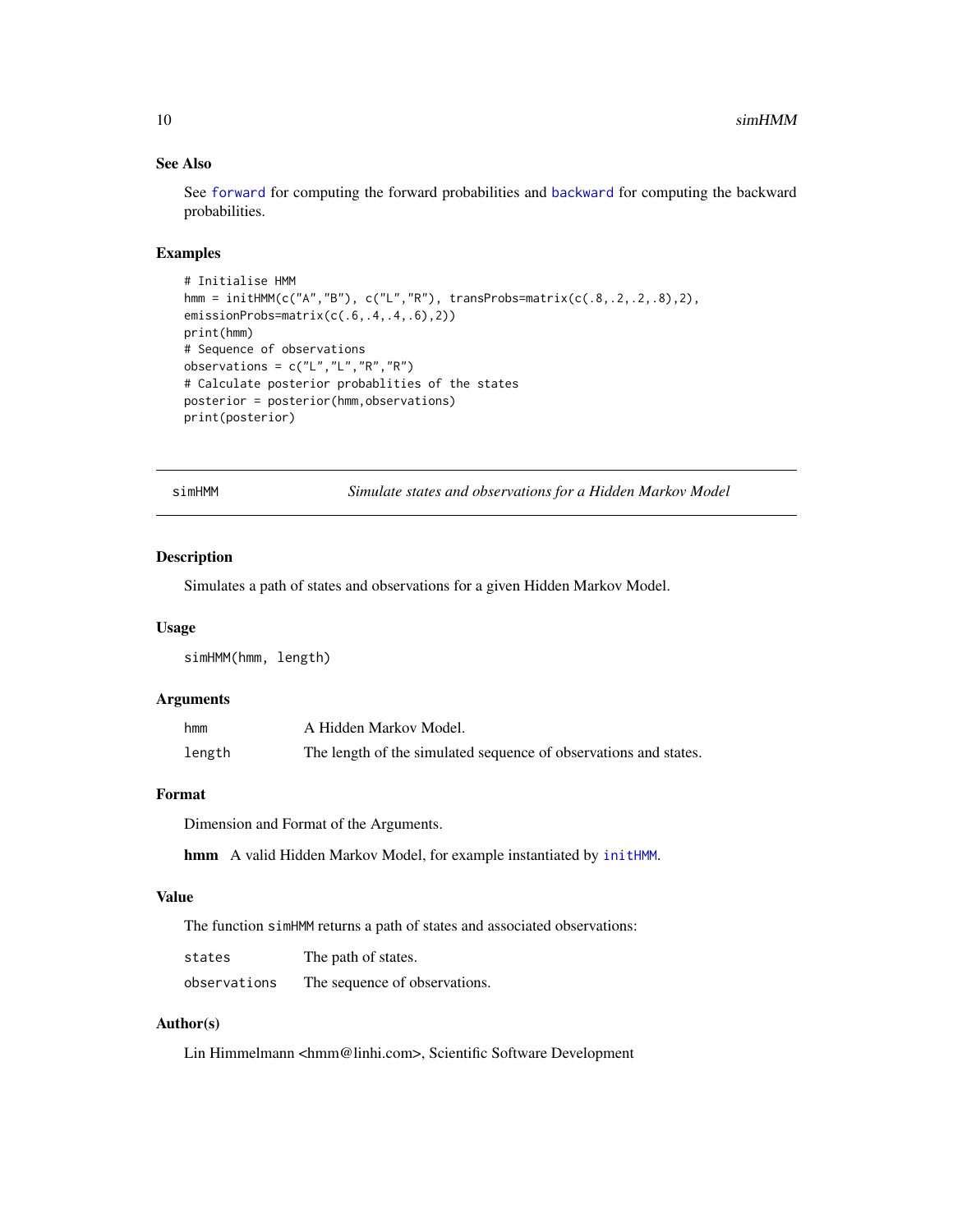#### <span id="page-10-0"></span>viterbi 11

## See Also

See [initHMM](#page-6-1) for instantiation of Hidden Markov Models.

#### Examples

```
# Initialise HMM
hmm = initHMM(c("X","Y"),c("a","b","c"))
# Simulate from the HMM
simHMM(hmm, 100)
```

| viterni |  |
|---------|--|
|         |  |
|         |  |

Computes the most probable path of states

## Description

The Viterbi-algorithm computes the most probable path of states for a sequence of observations for a given Hidden Markov Model.

## Usage

```
viterbi(hmm, observation)
```
#### **Arguments**

| hmm         | A Hidden Markov Model.      |
|-------------|-----------------------------|
| observation | A sequence of observations. |

#### Format

Dimension and Format of the Arguments.

hmm A valid Hidden Markov Model, for example instantiated by [initHMM](#page-6-1).

observation A vector of observations.

#### Value

```
Return Value:
```
viterbiPath A vector of strings, containing the most probable path of states.

## Author(s)

Lin Himmelmann <hmm@linhi.com>, Scientific Software Development

#### References

Lawrence R. Rabiner: A Tutorial on Hidden Markov Models and Selected Applications in Speech Recognition. Proceedings of the IEEE 77(2) p.257-286, 1989.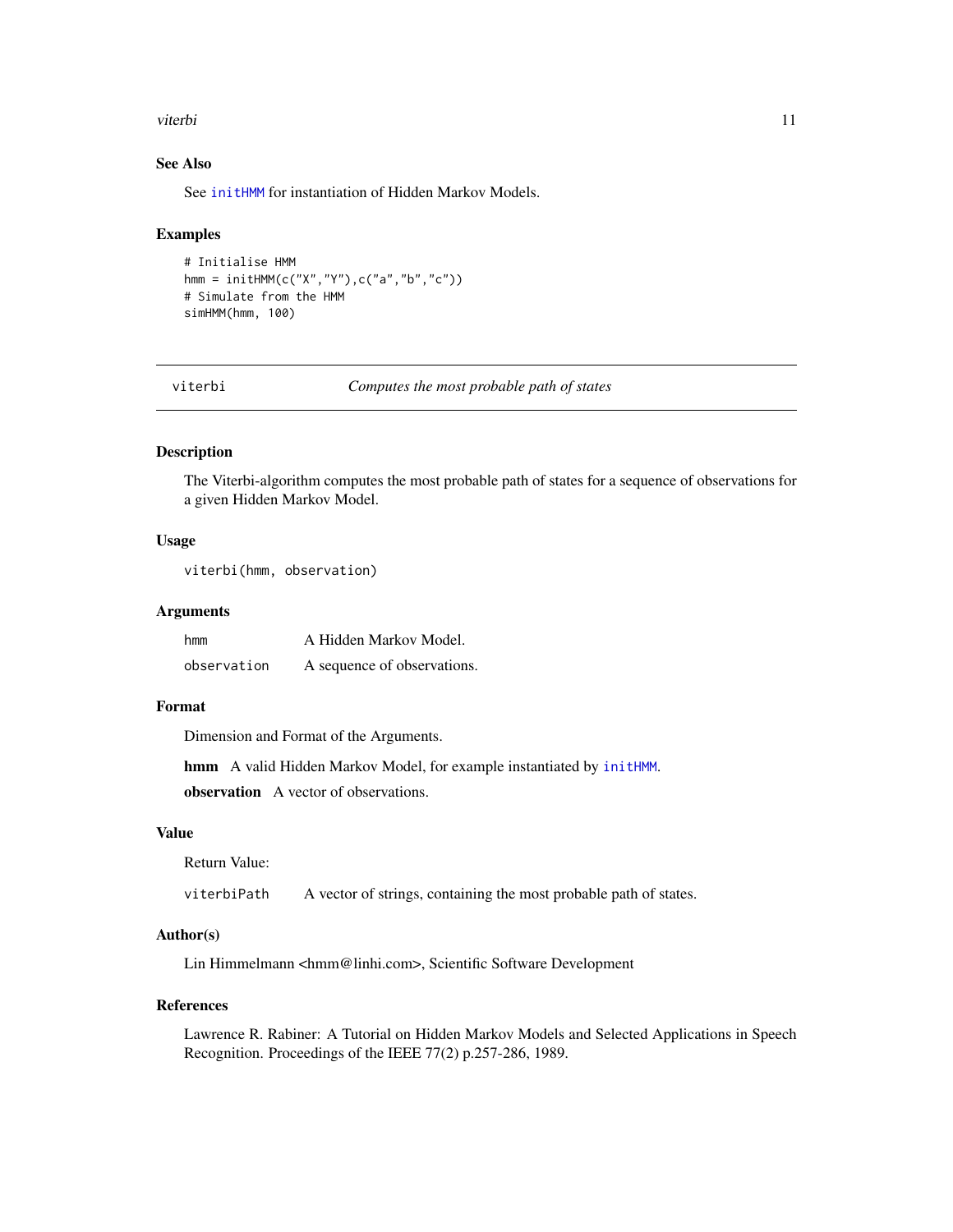## Examples

```
# Initialise HMM
hmm = initHMM(c("A","B"), c("L","R"), transProbs=matrix(c(.6,.4,.4,.6),2),
emissionProbs=matrix(c(.6,.4,.4,.6),2))
print(hmm)
# Sequence of observations
observations = c("L","L","R","R")
# Calculate Viterbi path
viterbi = viterbi(hmm,observations)
print(viterbi)
```
<span id="page-11-1"></span>

| viterbiTraining |          | Inferring the parameters of a Hidden Markov Model via Viterbi- |  |  |  |  |
|-----------------|----------|----------------------------------------------------------------|--|--|--|--|
|                 | training |                                                                |  |  |  |  |

## Description

For an initial Hidden Markov Model (HMM) and a given sequence of observations, the Viterbitraining algorithm infers optimal parameters to the HMM. Viterbi-training usually converges much faster than the Baum-Welch algorithm, but the underlying algorithm is theoretically less justified. Be careful: The algorithm converges to a local solution which might not be the optimum.

## Usage

viterbiTraining(hmm, observation, maxIterations=100, delta=1E-9, pseudoCount=0)

## Arguments

| hmm           | A Hidden Markov Model.                                                                                                                                                                                                                                                                                 |
|---------------|--------------------------------------------------------------------------------------------------------------------------------------------------------------------------------------------------------------------------------------------------------------------------------------------------------|
| observation   | A sequence of observations.                                                                                                                                                                                                                                                                            |
| maxIterations | The maximum number of iterations in the Viterbi-training algorithm.                                                                                                                                                                                                                                    |
| delta         | Additional termination condition, if the transition and emission matrices con-<br>verge, before reaching the maximum number of iterations (maxIterations).<br>The difference of transition and emission parameters in consecutive iterations<br>must be smaller than delta to terminate the algorithm. |
| pseudoCount   | Adding this amount of pseudo counts in the estimation-step of the Viterbi-<br>training algorithm.                                                                                                                                                                                                      |

## Format

Dimension and Format of the Arguments.

hmm A valid Hidden Markov Model, for example instantiated by [initHMM](#page-6-1).

observation A vector of observations.

<span id="page-11-0"></span>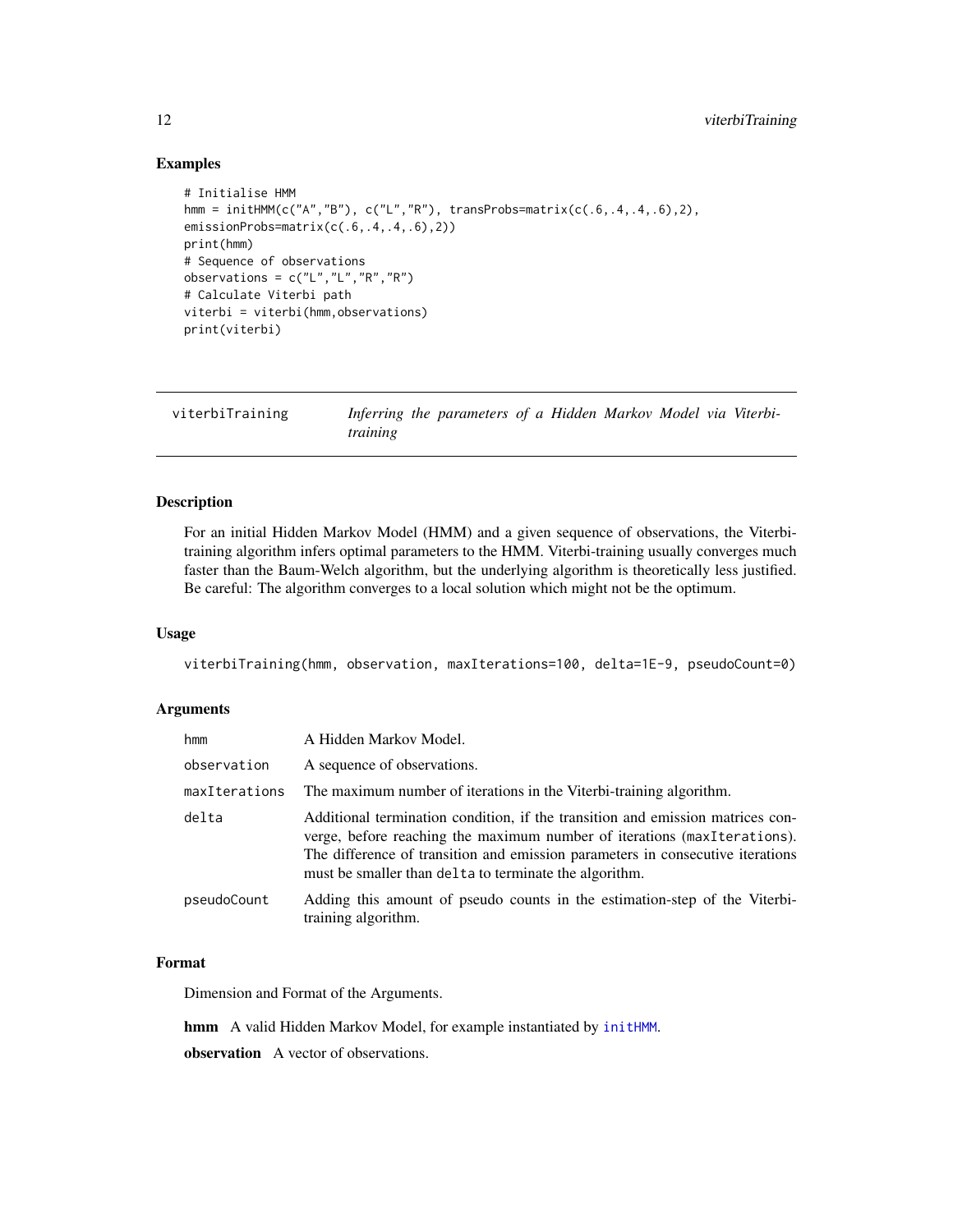## <span id="page-12-0"></span>viterbiTraining 13

## Value

Return Values:

| hmm        | The inferred HMM. The representation is equivalent to the representation in<br>initHMM.                                                                                                                                                               |
|------------|-------------------------------------------------------------------------------------------------------------------------------------------------------------------------------------------------------------------------------------------------------|
| difference | Vector of differences calculated from consecutive transition and emission ma-<br>trices in each iteration of the Viterbi-training. The difference is the sum of the<br>distances between consecutive transition and emission matrices in the L2-Norm. |

## Author(s)

Lin Himmelmann <hmm@linhi.com>, Scientific Software Development

## References

For details see: Lawrence R. Rabiner: A Tutorial on Hidden Markov Models and Selected Applications in Speech Recognition. Proceedings of the IEEE 77(2) p.257-286, 1989.

## See Also

See [baumWelch](#page-2-1).

## Examples

```
# Initial HMM
hmm = initHMM(c("A","B"),c("L","R"),
transProbs=matrix(c(.9,.1,.1,.9),2),
emissionProbs=matrix(c(.5,.51,.5,.49),2))
print(hmm)
# Sequence of observation
a = sample(c(rep("L", 100), rep("R", 300)))b = sample(c(rep("L", 300), rep("R", 100)))observation = c(a,b)# Viterbi-training
vt = viterbiTraining(hmm,observation,10)
print(vt$hmm)
```